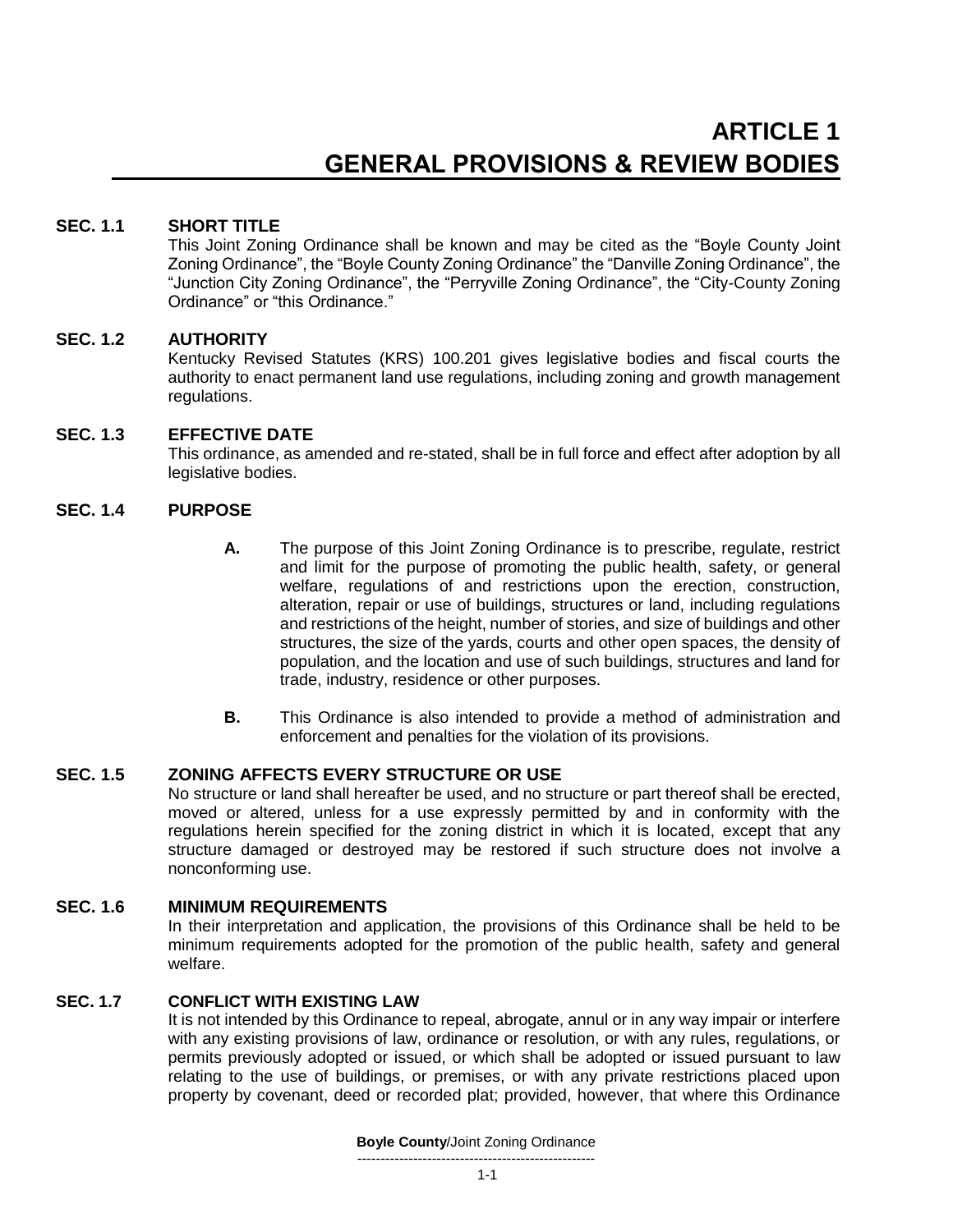imposes a greater restriction upon the use of buildings or premises or upon the heights of buildings or requires greater lot areas, larger yards, courts or other open spaces than are imposed or required by such existing provisions of law, ordinance or resolution, or by such rules, regulations, or permits or by such private restrictions, the provisions of this Ordinance shall control.

# **SEC. 1.8 CONFLICTS WITH ORDINANCES, PRIVATE COVENANTS AND DEEDS**

In case of conflict between this Ordinance or any part thereof, and the whole or part of any existing or future ordinance of the City of Danville, the City of Junction City, the City of Perryville and/or the County of Boyle or the whole or part of any existing or future private covenants or deeds, the most restrictive shall in all cases apply.

# **SEC. 1.9 VALIDITY**

If any section, clause, provision, or portion of this Ordinance shall be held to be invalid or unconstitutional by any court of competent jurisdiction, such holding shall not effect any other section, clause, provision or portion of this Ordinance which is not in itself invalid or unconstitutional.

# **SEC. 1.10 LANDLOCKED POLICY**

The purpose of this policy is to deal with existing non-surveyed property which is for all intents and purposes, landlocked, having less than the required frontage on a public right-of-way.

- **A.** The Planning Commission allows for the recording, for financing purposes only, of landlocked properties.
- **B.** In order to be accepted for this "special recordation" the landlocked parcel shall be surveyed, and a plat prepared and recorded.
- **C.** The property must otherwise meet the minimum requirements of this Ordinance and the Subdivision Regulations of Boyle County.
- **D.** The recording plat shall have a certification on its face above the owner's signature which states, that the property shall only be conveyed in its entirety; that no further subdivision of the property which does not eliminate the landlocked status shall be permitted; and that no building permit will be issued for the placement of any additional structures.
- **E.** This certification is binding on the property, regardless of ownership, until such time as the required frontage on a public way is obtained.
- **F.** Applicants for this "special recordation" shall provide evidence to the Planning Commission at a public hearing that all other means of acquiring adequate frontage have been exhausted. Inconvenience or being unwilling to incur reasonable costs is not acceptable proof.
- **G.** For all intents and purposes, the landlocked parcel shall be considered a nonconforming lot of record.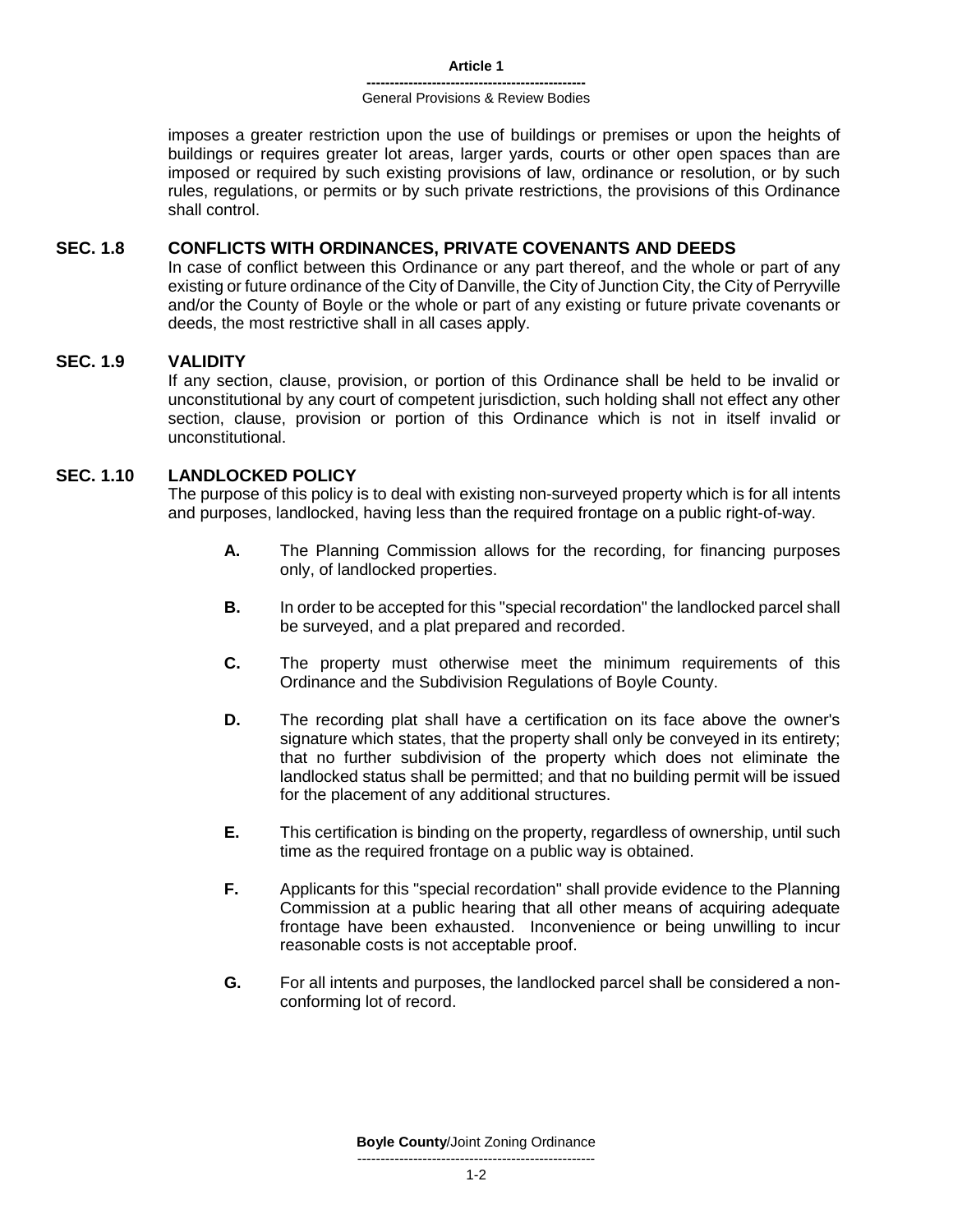#### **SEC. 1.11 TRANSITIONAL PROVISIONS**

#### **1.11.1 Plans Filed, Building and Zoning Permits**

In any case where plans and specifications (including a recorded Plat, General or Site Development Plan, Building Permit or Zoning Permit) have been filed with the Building Inspector or Planning Commission and are complete prior to the effective date of this Ordinance, and the plans and specifications are for a building or structure that would conform with the regulations effective at the date of such filing, but not with this Ordinance, a Building Permit for such building or structure shall be issued. The permit shall be valid only if construction on such building or structure, in accord with said plans and specifications, is begun within 60 days after the date of issuance of the permit and completed within two years of the issuance of the permit.

#### **1.11.2 Expiration of Development Plans**

Where no significant development activity (issuance of Building or Zoning Permits, construction of improvements, recording of Plat, etc.) has occurred for a period of five years following the final action on the project, development plans approved as part of a re-zoning, conditional use permit or other approval prior to the effective date of this Ordinance shall expire. Reversion based upon a failure to initiate significant development shall not occur without a subsequent public hearing. The Planning Commission may, in their sole discretion, extend such development plans for an additional period not to exceed two years, provided that the land owner intends to begin development within the two-year period. In the absence of such an extension, further development permits in reliance on the development plan shall require the approval of a new development plan in accordance with this Ordinance.

#### **1.11.3 Platted Lots**

Lots which received "preliminary plat approval" or were recorded by plat prior to the adoption of this ordinance, but which do not meet the adopted standards, shall be considered non-conforming lots of record and will be treated under the provisions of Article 6.

# **SEC. 1.12 REVIEW BODIES**

### **1.12.1 Danville-Boyle County Planning and Zoning Commission**

- **A. Duties and Responsibilities.** The duties of the Danville-Boyle County Planning and Zoning Commission (the "Planning Commission") in regard to this Ordinance are established by KRS 100 and shall include the following:
	- 1. Hold a public hearing in accordance with State statutes and make a recommendation to the appropriate governing body in regard to Zoning Text or Zoning Map Amendments. The Planning Commission shall take action in compliance with KRS 100.213.
	- 2. Review and take final action on General or Site Development Plans and the siting of Telecommunication Towers.
	- 3. Hold a public hearing and take final action on Variances and Conditional Use Permits when concurrent with map amendments.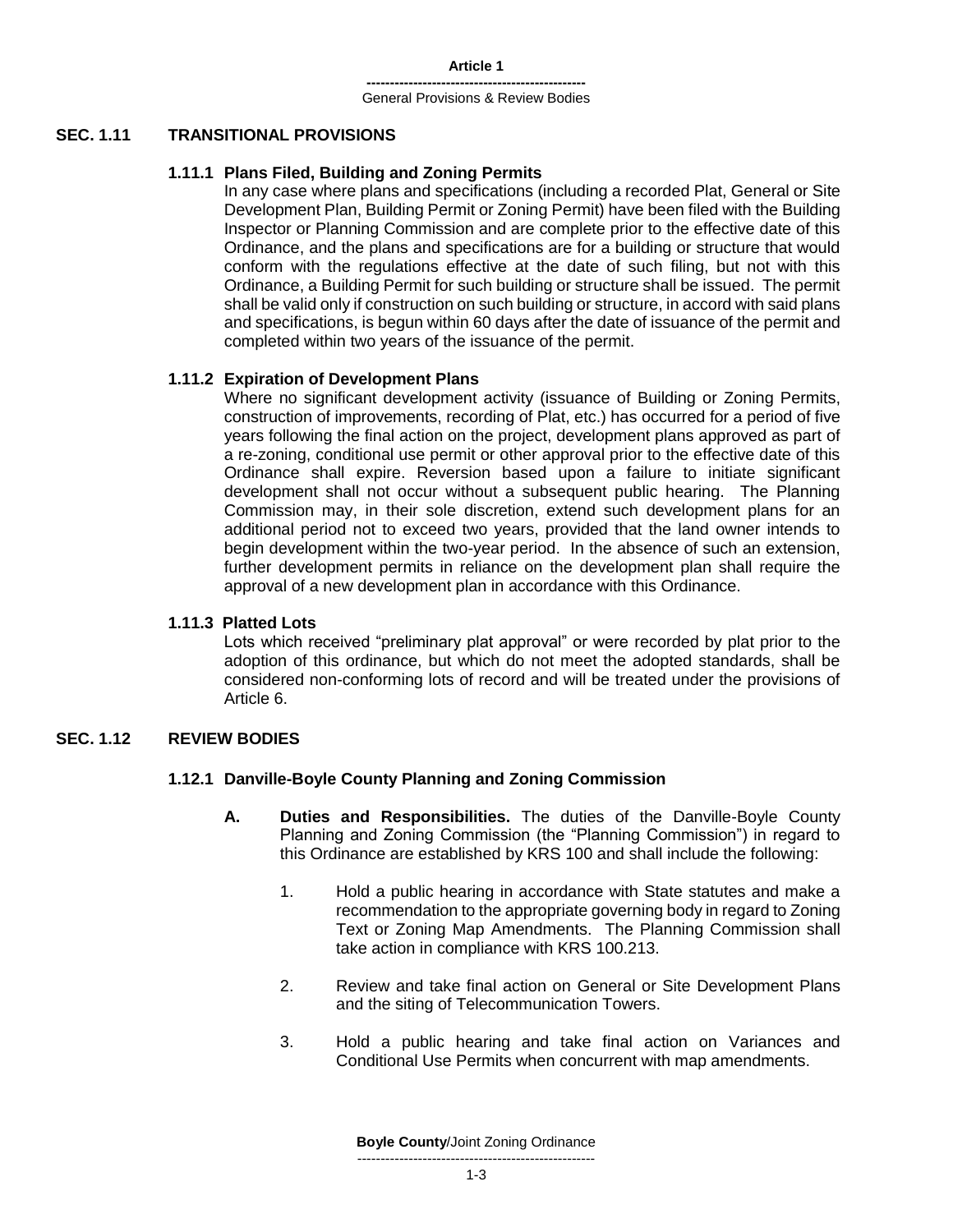- 4. Review and make a recommendation to the appropriate governing body in regard to designation of Local Historic Districts and individual Local Historic Sites.
- 5. Provide oversight in the Building and Zoning Permit review process established in this ordinance.
- **B. Membership**. The Danville-Boyle County Planning and Zoning Commission shall consist of 10 citizen members. Four of the members shall be appointed by the Boyle County Judge Executive, four by the Mayor of the City of Danville, and one each by the Mayors of Junction City and Perryville, subject to the approval of the legislative bodies.
- **C. Terms of Office.** The term of office shall be four years ending on June 30 of the designated year. The term of all present members shall continue to be staggered as presently appointed.
- **D. Jurisdiction.** The area of jurisdiction of the Danville-Boyle County Planning and Zoning Commission shall include all land within Boyle County, including the cities of Danville, Junction City and Perryville.

# **1.12.2 Danville-Boyle County Board of Adjustments**

- **A. Duties and Responsibilities.** The Danville-Boyle County Board of Adjustments shall have powers, duties and responsibilities set forth in Kentucky Revised Statutes, Chapter 100, and as follows:
	- 1. Hear and decide Administrative Appeals where it is alleged by the appellants that there is an error in any order, requirement, permit, decision, determination or refusal made by any Administrative Official in carrying out or enforcing any provision of this Ordinance.
	- 2. To take final action on Conditional Use Permits.
	- 3. To take final action on Variances.
	- 4. Administer the Non-Conforming Use regulations per KRS 100.253.
- **B. Membership**. The Danville-Boyle County Board of Adjustments shall consist of 7 citizen members. Three of the members shall be appointed by the Boyle County Judge Executive, three by the Mayor of the City of Danville, and one joint member by the Mayors of Junction City and Perryville, subject to the approval of the legislative bodies.
- **C. Terms of Office.** The terms of office shall be 4 years ending on June 30 of the designated year. The term of all present members shall continue to be staggered as presently appointed.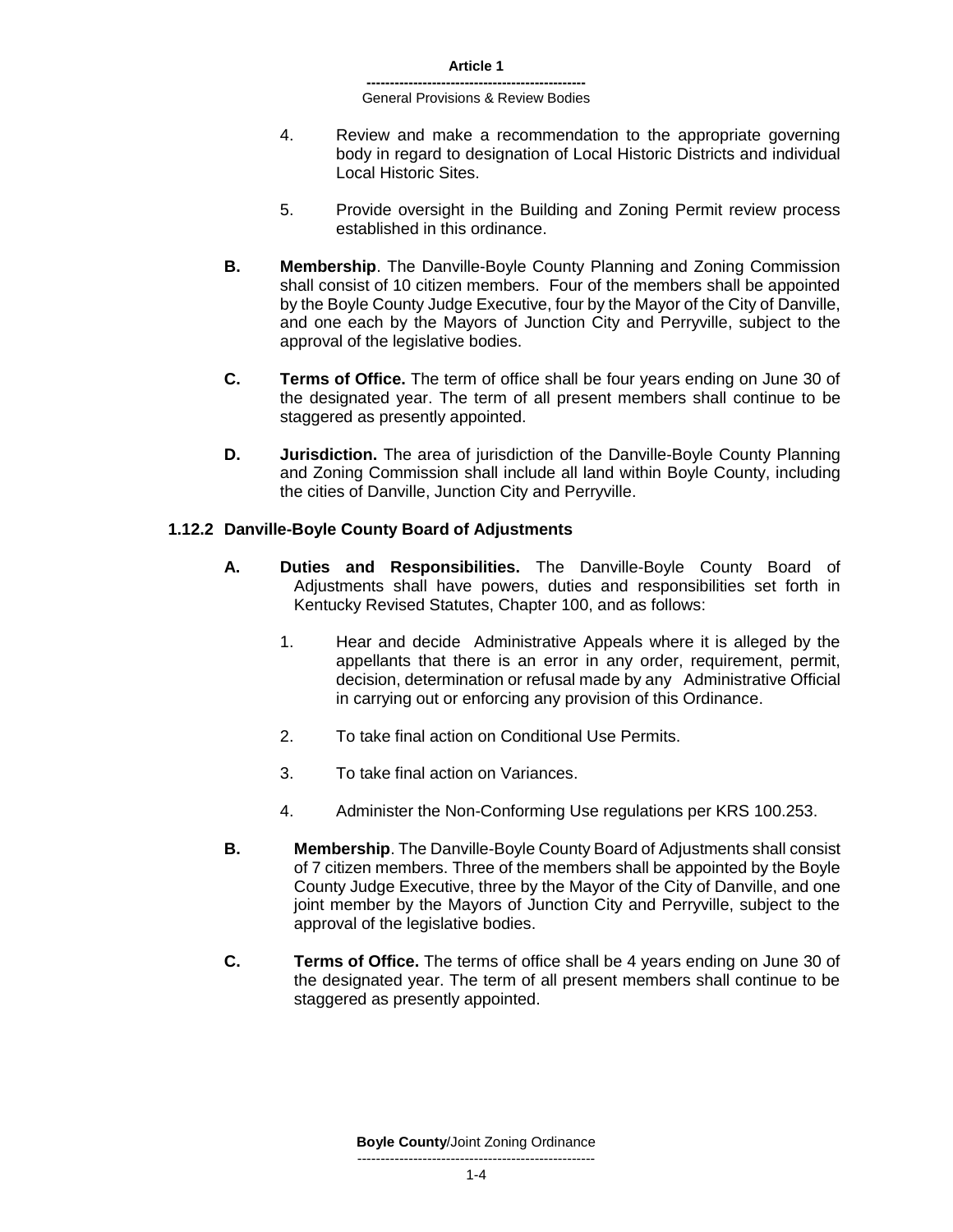**D. Jurisdiction.** The area of jurisdiction of the Board of Adjustments shall include all land within Boyle County, provided, however, that each city may choose to have an additional board of adjustments as provided in Kentucky Revised Statutes, 100.217, whose jurisdiction shall be limited to that city's boundaries.

### **1.12.3 Planning Commission Director**

- **A. Duties and Responsibilities.** The duties of the Danville-Boyle County Planning and Zoning Commission Director (the "Director"), or designee, in regard to this Ordinance shall include the following:
	- 1. Make written interpretations of this Ordinance.
	- 2. Serve as the Administrative Official per KRS 100.271.
	- 3. Approve minor amendments to Site Development Plans.
	- 4. Review Building, Paving, Sign and Zoning Permits and for conformance with this Ordinance.
	- 5. Make inspections of any premises necessary to carry out the enforcement of this Zoning Ordinance,
	- 6. Issue citations for violations of this Zoning Ordinance in accordance to KRS 100.991

### **1.12.4 Building Inspector**

- **A. Duties and Responsibilities.** The duties of the Building Inspector in regard to this Ordinance shall include the following:
	- 1. Review Building Permits and Certificates of Occupancy (C.O.'s) for conformance with this Ordinance.
	- 2. Take final action on all Building Permits and Certificates of Occupancy.

### **1.12.5 Danville Architectural Heritage Board**

- **A. Duties and Responsibilities.** The Danville Architectural Heritage Board shall take action necessary and appropriate to accomplish the purpose of this Ordinance. These actions may include, but are not limited to:
	- 1. Review initiated surveys of historic buildings and areas.
	- 2. Recommending the designation of Local Historic Districts and individual Local Historic Sites.
	- 3. Regulating changes to designated property (including the issuance or denial of Certificates of Appropriateness).